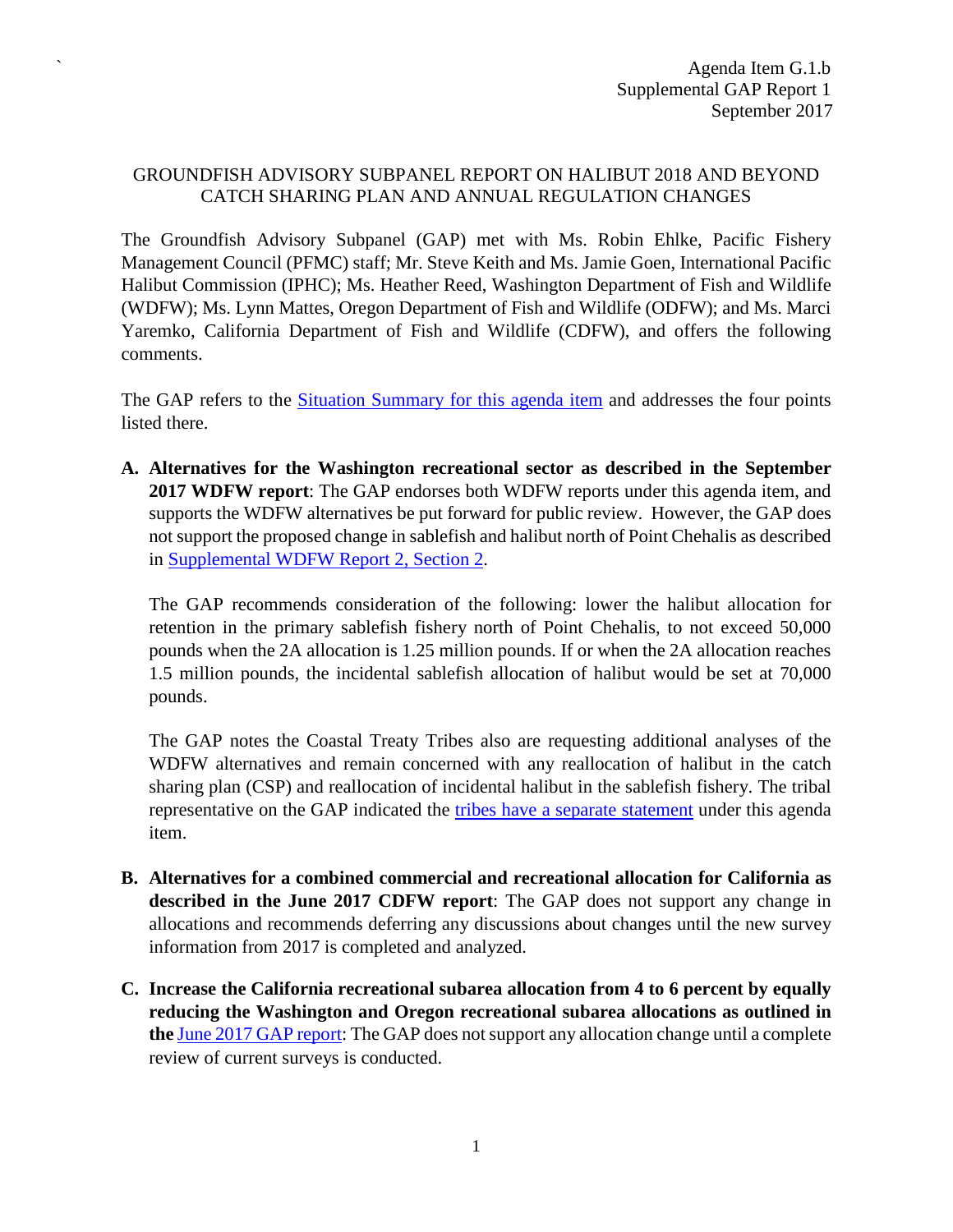**D. Alternatives for moving away from area 2A 10-hour derby openings, as outlined by the [June 2017 IPHC letter](http://www.pcouncil.org/wp-content/uploads/2017/06/G1a_Sup_IPHC_Ltr2_CommlDerbyFishery_Jun2017BB.pdf)**: The GAP does not support changing the status quo for 2018, but appreciates the range of ideas collected and developed by the IPHC and state agencies.

The GAP understands eliminating the derby fishery is desired and that some fishermen and agencies would like to see a change for 2018. However, the GAP suggests 2019 would be a better target date for implementation. More time will allow for better analysis and vetting of all options.

Further, the GAP suggests the IPHC consider a one- or two-year trial period for any changes to the derby fishery and understands many of these ideas have not been discussed with the full Commission.

## **Other considerations**

`

GAP members also discussed other options not outlined in the Situation Summary under this agenda item.

First, we suggest moving the seaward RCA line from 100 fathoms to 75 fathoms during the directed halibut season in California and Oregon or doing away with the RCA altogether for the directed halibut fishery during the halibut season. We will also bring this up under the 2019-20 groundfish biennial harvest specifications and management measures agenda item.

The GAP also supports the [ODFW Report 1](http://www.pcouncil.org/wp-content/uploads/2017/08/G1b_ODFW_Rpt1_SEPT2017BB.pdf) under this agenda item, specifically forwarding ODFW alternatives 1a-1c, along with status quo, for additional public comment. This information is on Page 7 of the ODFW report.

## **Minority Report**

The halibut CSP has been a source of concern for California fishermen for a number of years and efforts have been made since 2011 to adjust the sub-area distribution of the 2A allocation to a more equitable sharing of the resource.

The [GAP statement of June 2017](http://www.pcouncil.org/wp-content/uploads/2017/06/G1b_Sup_GAP_Rpt_Jun2017BB.pdf) supported for analysis the California request that the sub-area allocation be increased from 4 percent to 6 percent of the non-tribal. This proposed 1 percent be shifted from the Washington recreation and 1 percent from the Oregon recreation sub-allocations. In actuality, the Washington state allocation would be derived from the unused portion of incidental sablefish allocation that if unused, shifts back to cover the overage from the Puget Sound area. The Washington charter and recreational anglers are not affected by the shift of 1 percent. Oregon recreation would have a reduction of the 1 percent to permit this shift.

Justification for this change: California past surveys and IPHC estimates of biomass in the California sub-area area are about 11 percent. California is permitted to harvest only 4 percent of this amount, with the remaining 7 percent being shifted north of the 42° N. latitude line to be